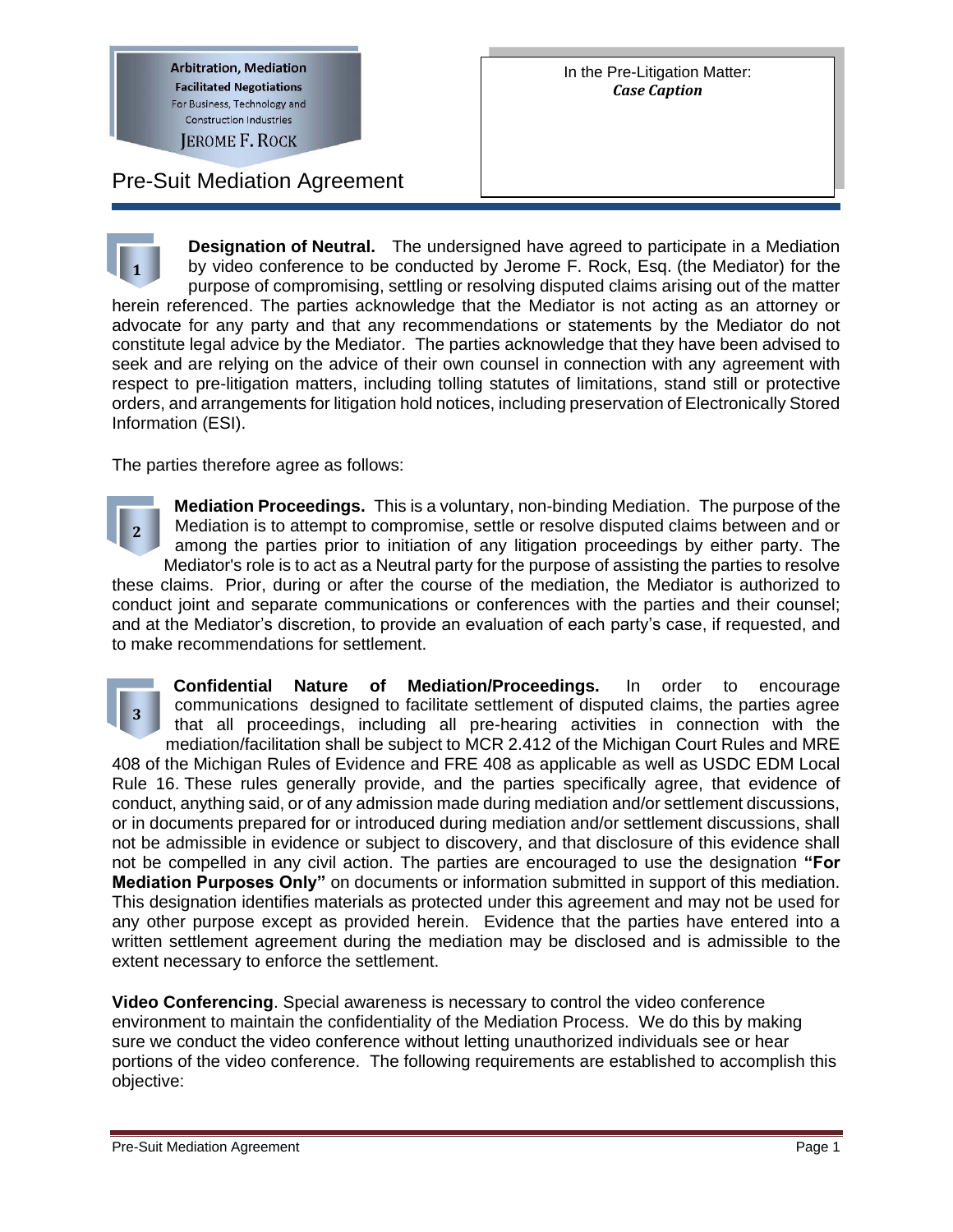- All parties must be on a secure wi-fi network. You may **not** use public wi-fi for the video conference mediation session, no libraries, Starbucks, etc.
- □ Your video conference location must be private, free of interruption or interference.
- $\Box$  No one can be present during any portion of the mediation unless their presence is known by all other mediation participants, and that person has signed the Mediation Agreement. The video conference should not be overheard by third parties and you should not permit others to "listen in" without permission. You will be asked to confirm that you're alone in the video conference.
- $\Box$  Mediation is a confidential process. The video conference mediation cannot be recorded by the Host (Mediator) or anyone else. You may always make personal written notes during the mediation.
- $\Box$  Documents that are displayed at the video conference mediation using the Share Screen function in ZOOM should be designated "For Mediation Purposes Only" and subject to the confidentiality terms of the Mediation Agreement. In preparing for the Share Screen, make sure to check your computer "desktop" to avoid displaying materials not intended to be viewed by the group.

**Confidential Communication with Mediator.** During the course of communicating with the Mediator, if either party has information that is considered too sensitive to present to the other side, you may agree to present this confidential information to the Mediator on a confidential "for mediator's eyes only" basis, until the time, if at all, that a party is prepared to disclose the information. The Mediator may be able to use this information to facilitate settlement, without disclosing the information. **4**



**Exclusion of Mediator Testimony and Limitation of Liability.** The Neutral shall not be subpoenaed or otherwise compelled to testify in any proceeding relating to the subject matter of the mediation and shall not be required to provide a declaration or

finding as to any fact or issue relating to the mediation proceeding or the dispute which is the subject of the mediation proceedings. The Neutral, and any documents and information in his possession will not be subpoenaed in any proceeding and all parties will oppose any effort to have the Neutral or documents subpoenaed and will jointly and severally hold the Neutral harmless from costs associated with asserting this position. The Mediator shall not be liable to any party for any act or omission in connection with the mediation proceedings conducted pursuant to this Agreement.



**Mediator's Services and Compensation.** The parties will compensate the Mediator for the following services at the fixed rate of  $$$  for each party.

The **Mediator's Protocol for Pre-Suit Mediation of Business Disputes** is attached to this Agreement and outlines the Mediator' approach to Pre-Suit Mediation**,** which include the following categories of services.

**a. Mediator's Administrative & Pre-Hearing Services.** The Mediator's services include scheduling the video conference mediation hearing, organizing and conducting the Mediation Pre-Hearing Conference, video conferences or telephone calls with counsel, review of briefs and other written materials, and preparation for the mediation hearing, all of which will be billed on a fixed fee basis.

**b. Pre-Hearing Conferences.** For complex matters, the Mediator prefers to meet by video conference with counsel and/or parties before the scheduled Mediation Hearing.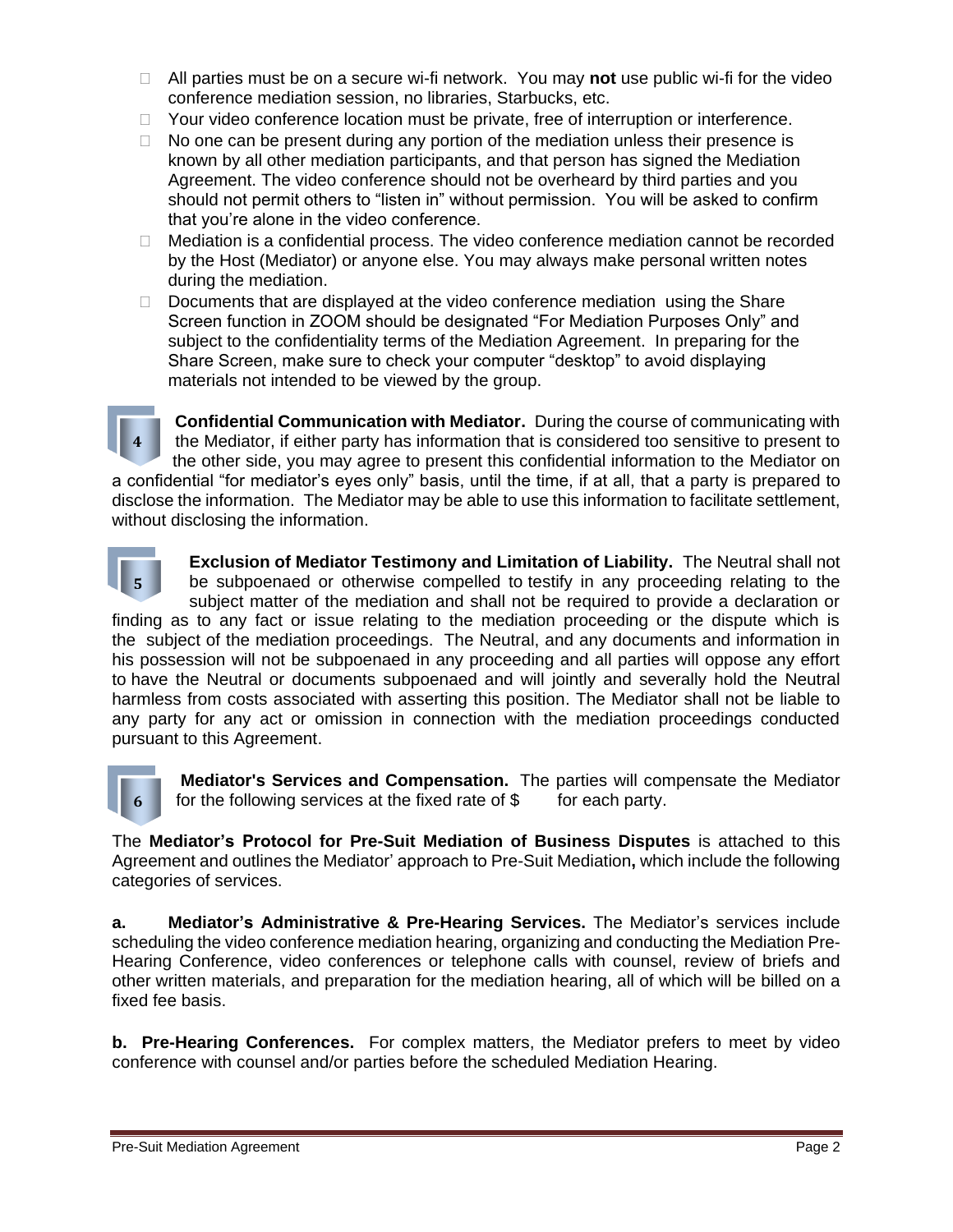**c. Agenda and Materials for Hearings.** Based on the Mediator's conversations or video conferences with the parties and his understanding of the issues, the Mediator may prepare an Agenda for the Hearing which will be distributed to all parties in advance. Depending on the complexity of the matter, the Mediator may request the parties to prepare supplemental materials, such as time lines, or summary tables that will be used during the Hearing. The Mediator often suggests that counsel modify the conventional approach to Mediation Summaries.

**d. Mediator's Hearing Services.** The Mediator's Services include attendance and participation at the video conference mediation hearing or conference.

**e. Mediator's Post Hearing Services.** At the request of all parties, the Mediator will provide additional services to further the settlement of the matter after the conclusion of the video conferenced mediation hearing. Post Hearing Services will be billed at the rate of \$400 per hour, which will be shared equally by the parties.

**f. Responsibility for Mediator's Fee.** United States District Court for the Eastern District of Michigan, Local Rule 16.3 (h), provides that the attorney or law firm representing a party participating in ADR is directly responsible for fees payable to the Mediator. To the extent consistent with ethical rules, the attorney or law firm may seek reimbursement from the client. The parties agree that matters are not subject to the jurisdiction of the USDC EDM, the attorney or law firm will none the less be responsible for the Mediator's fee. The attorney or law firm should therefore anticipate the obligation for the Mediator's fee, and request advance deposit of the fee from their client. At the conclusion of the Mediation Hearing, the Mediator will provide its Statement for Services at the stated rate, which is due on presentment.

**7**

**Conflict of Interest; Disclosures; Waiver.** The parties and their counsel acknowledge and agree that in the Mediator's capacity, he is not acting as an attorney or advocate for any party in connection with the Mediation. The parties and their counsel will disclose to the Mediator, and the Mediator will disclose to each of them all matters that each reasonably believes requires disclosure pursuant to MCR 2.411(B)(4) or other applicable rules.



**Counterpart Execution; Binding on Representatives.** This Agreement may be executed in any number of counterparts which when taken together shall constitute one fully executed Agreement. This Agreement when so executed shall inure to the benefit of and be binding on the undersigned parties as well as their lawyers, respective

representatives or other persons they have caused to be present during these mediation proceedings.

As an alternative to signing this Agreement in person, this document may be fully executed by email using the following instructions:

1. The email (with the Mediation Agreement attached) is sent to the recipient (attorney of client). 2. The recipient of the email (attorney or client) will **Forward** the email back to the Mediator at this email address: [JRock@JeromeRockLaw.com.](mailto:JRock@JeromeRockLaw.com) The following statement should be typed on the email:

"I, (fill in name of attorney or client ) have read the Attached Mediation Agreement and this Forwarded email serves as my "**signature**" and agreement to be bound by the terms of the Mediation Agreement".

3. The Mediator will "**acknowledge**" the receipt of the Forwarded email, thus completing the "**signature**" process.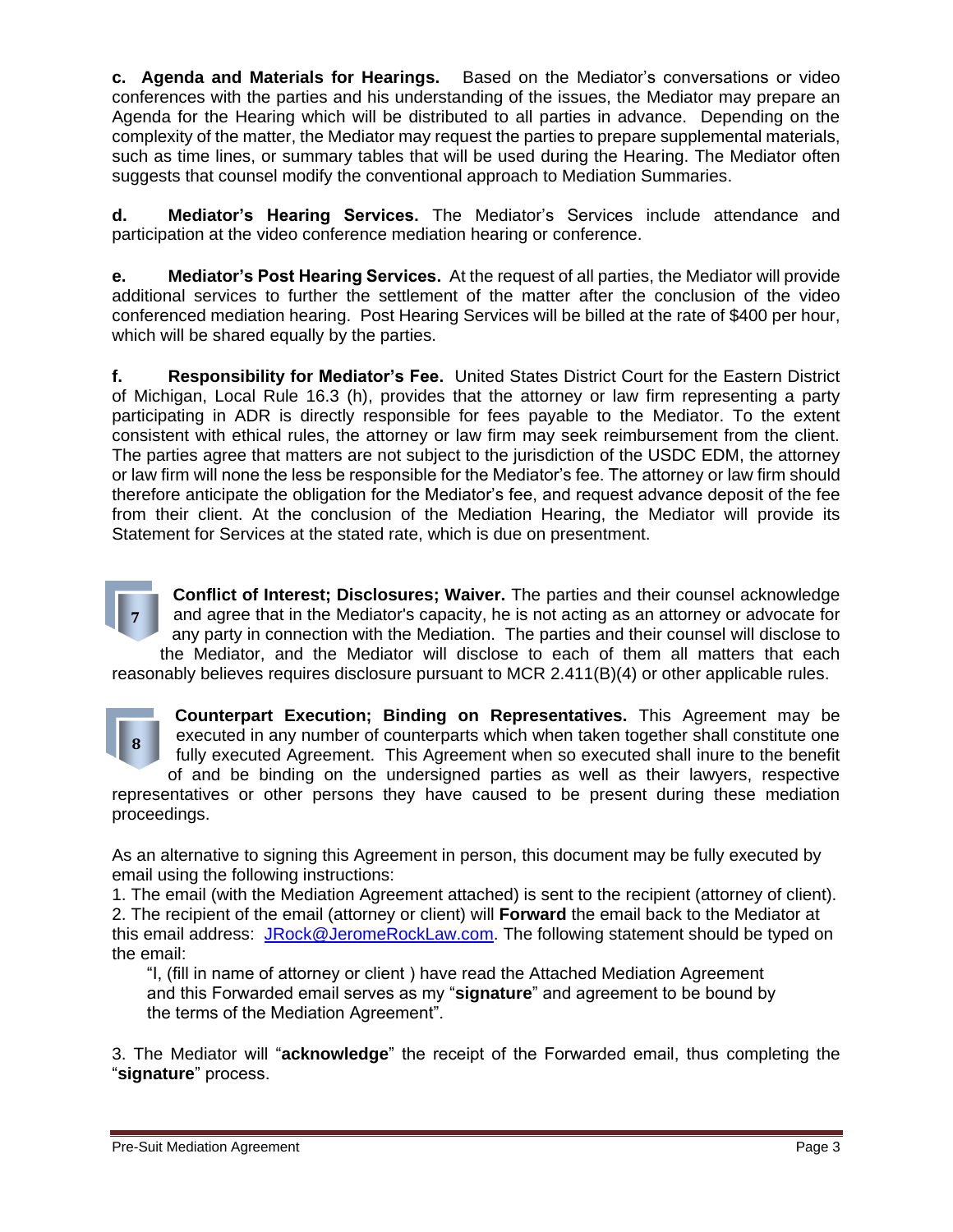| Neutral<br>Jerome F. Rock (P27317)<br>Date: |       | In the Pre-Litigation Matter:<br><b>Case Caption</b> |
|---------------------------------------------|-------|------------------------------------------------------|
| Attorney for Party.                         |       | Attorney for Party:                                  |
| Client:                                     | Date: | Date:                                                |
|                                             | Date: | Client:<br>Date:________                             |
|                                             |       |                                                      |

#### *Attachment: A Protocol for Pre-Suit Mediation of Business Disputes*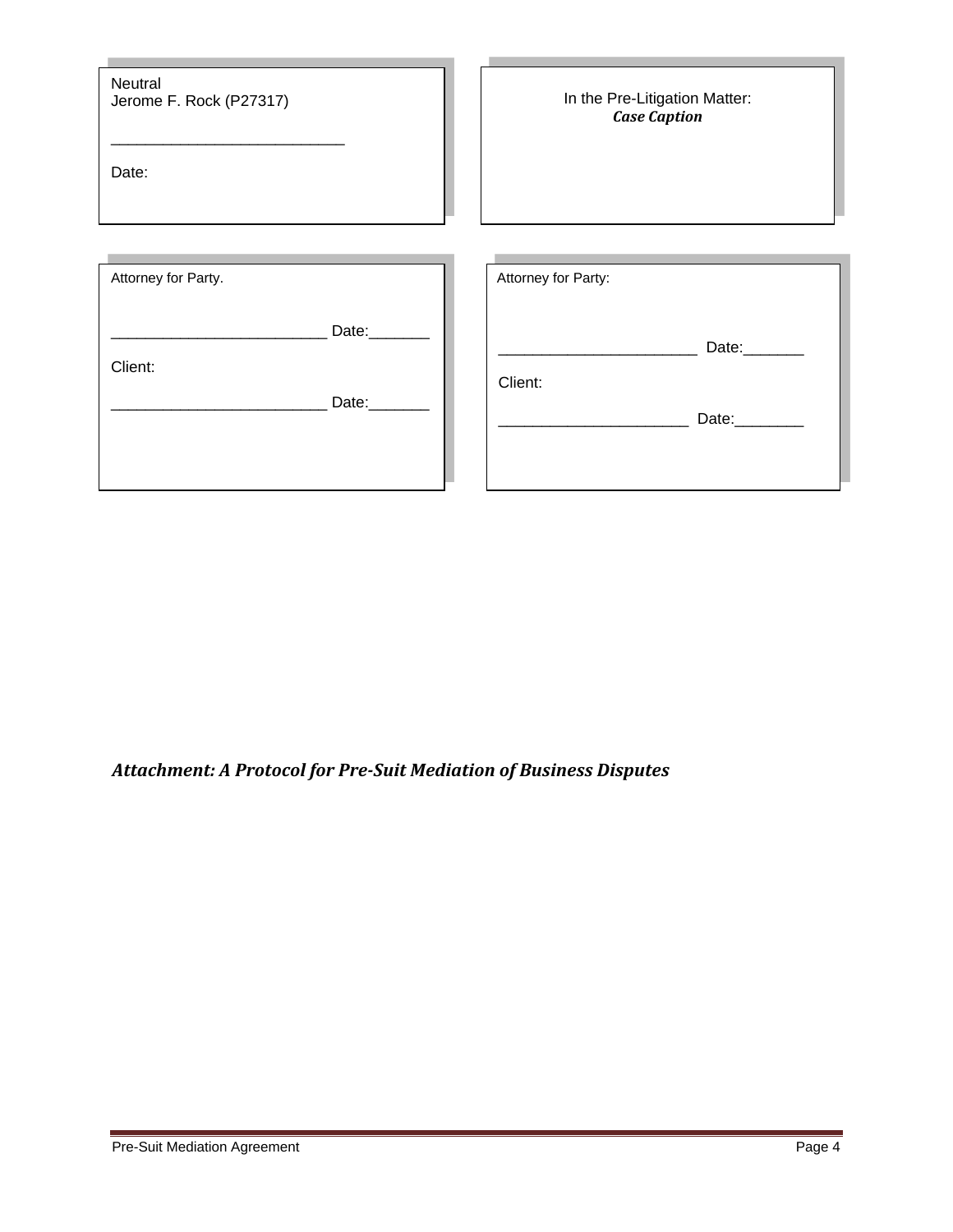# *A Protocol for Pre-Suit Mediation of Business Disputes*

**In my experience as a mediator for business, technology and construction industry disputes, I've**  **Arbitration & Mediation** For Business, Technology and **Construction Industries JEROME F. ROCK** 

**come to appreciate the effectiveness of Pre-Suit mediation. I've summarize some of the key aspects of this approach, and offer a suggested Protocol that can be presented as a roadmap to successful resolution of business disputes.**

**I start with the basic premise that rational parties will resolve disputes when they have sufficient information to make reasoned decisions. How quickly the parties get to this position determines the value of the process. As mediator, I provide the leadership, and supply the energy to fill the information needs, and make sure the parties communicate to effectively understand each other's positions. This sets the foundation for the parties to evaluate legal risks as well as cost factors, as they become confident to make reasoned concessions to resolve their dispute.**

**The Protocol for Pre-Suit Mediation is intended to provide advance instruction to the attorneys and principals for what I consider an integrated set of Best Practices to address a complex business dispute at Pre-Suit mediation. I invite Counsel to modify this process to best suit the needs of each particular case.**

**The stages of my Protocol for Pre-Suit Mediation, along with a discussion of the desired objectives at each of the stage are described below:**

#### **I. The Pre-Hearing Conferences.**

**My standard approach involves Pre-Hearing video conferences with each side, well in advance of the formal video conference Mediation Hearing. This forms the foundation for my future efforts as a problem-solving focused mediator. I must understand the details of the dispute as well as the broader commercial environment of the parties to develop their confidence in my leadership in the search for mutually acceptable conditions necessary to achieve settlement.**

**To set a tone of transparency, I summarize the results of each of the Pre-Hearing video conferences while carefully respecting confidential information. My objective is to present my understanding of each party's position in such a way that it they are encouraged to understand the logic and rationale of the other, or at least respect the position, without necessarily acquiescing.**

**Objective: Through the Pre-Hearing conferences, I develop a sense of the barriers to settlement, as well as the opportunities for structuring business solutions that will**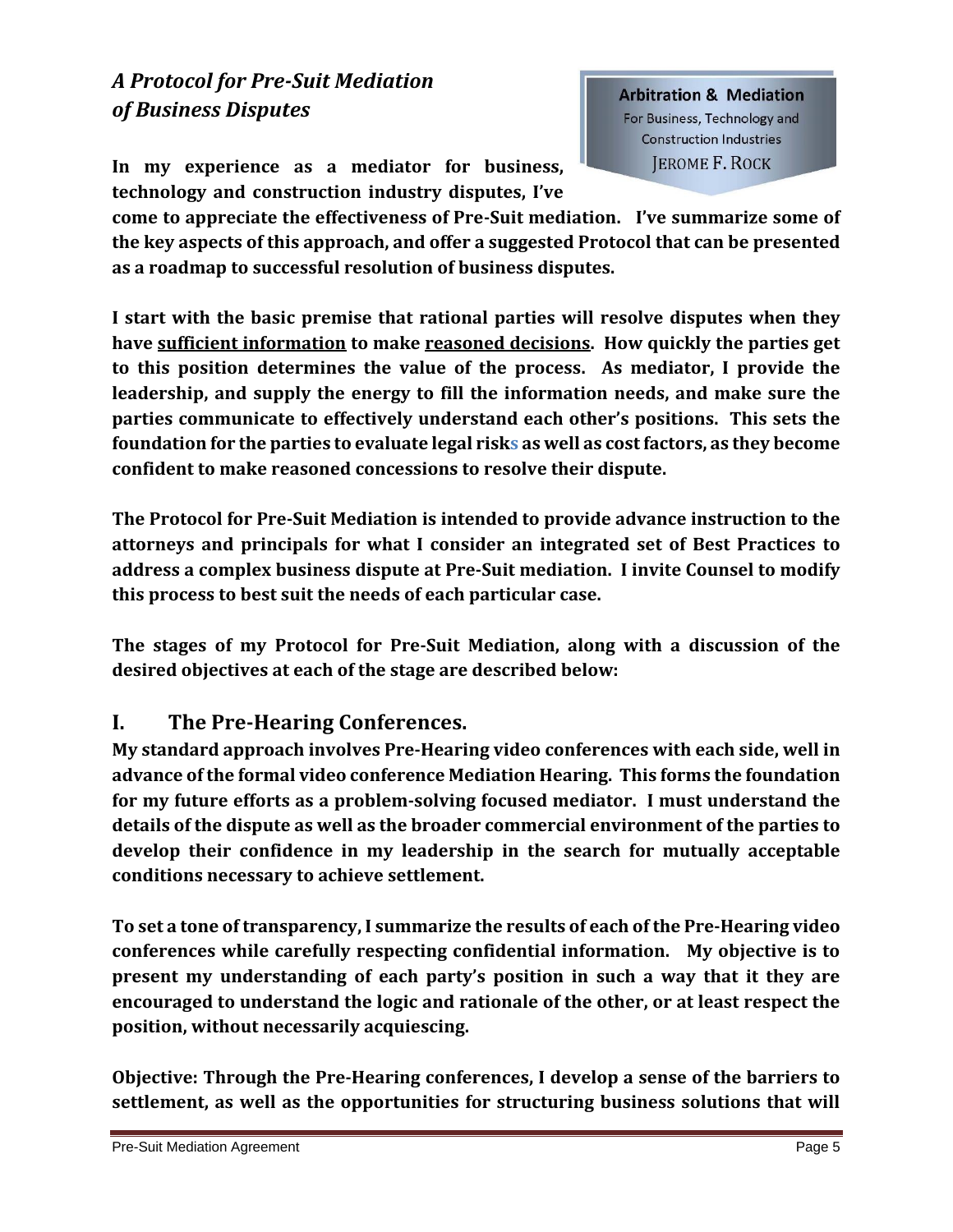**guide my future suggestions. I can then focus issues and identify gaps in the necessary information that are interfering with good faith negotiation. The process continues with the necessary exchange of information.**

## **II. Addressing Information and Document Requirements.**

**During the Pre-Hearing video conferences, I'm in a position to understand the nature and scope of information and document exchange best suited to the dispute and will solicit the cooperation of counsel to coordinate this exchange. I also suggest procedures for following up on any document exchange, assigning responsibilities and establishing suggested time schedules for the exchange. I proactively identify key information that may be available from third parties and suggest ways that the parties can cooperate in making this information available.**

**This part of the Protocol establishes the mediator's informal yet pivotal role in determining what information should be available to the parties as well as the mechanics of the document exchange phase.**

**The following actions are illustrative of the creative and proactive approach possible under this stage of the Protocol:**

• **In Pre-Suit disputes, the mediator's suggestions for document exchange often reflects the level of cooperation expressed by the parties during the Pre-Hearing Conferences. The mediator should be prepared to vary the level of formality of document exchange practices depending on preferences of counsel. Voluminous document requests or electronically stored information may require further management efforts by the mediator to maintain the proportionality of the expected effort to the requirements of a pre-suit mediation. ESI issues at the pre-suit stage may present an opportunity for the parties to cooperate using a jointly retained technical expert.**

• **If information from non-parties is important, the mediator will seek cooperation from the parties and suggest expedited ways to obtain the information without the need for subpoenas.**

• **If calculations or summaries of financial information are provided, the mediator will explore the assumptions that may be underlying the calculations and encourage open discussion on the impact of assumptions on the conclusions.**

• **The mediator may request that the parties prepare new materials for the mediation, such spreadsheets, tabulations, timelines or summaries that present information in ways that improve the understanding of the information.**

• **If technical or complex issues are pivotal to resolution of the dispute, the mediator may suggest that the parties jointly retain an expert that can provide objective information that will form the foundation for further negotiation. This information is commonly restricted "For Mediation Purposes Only".**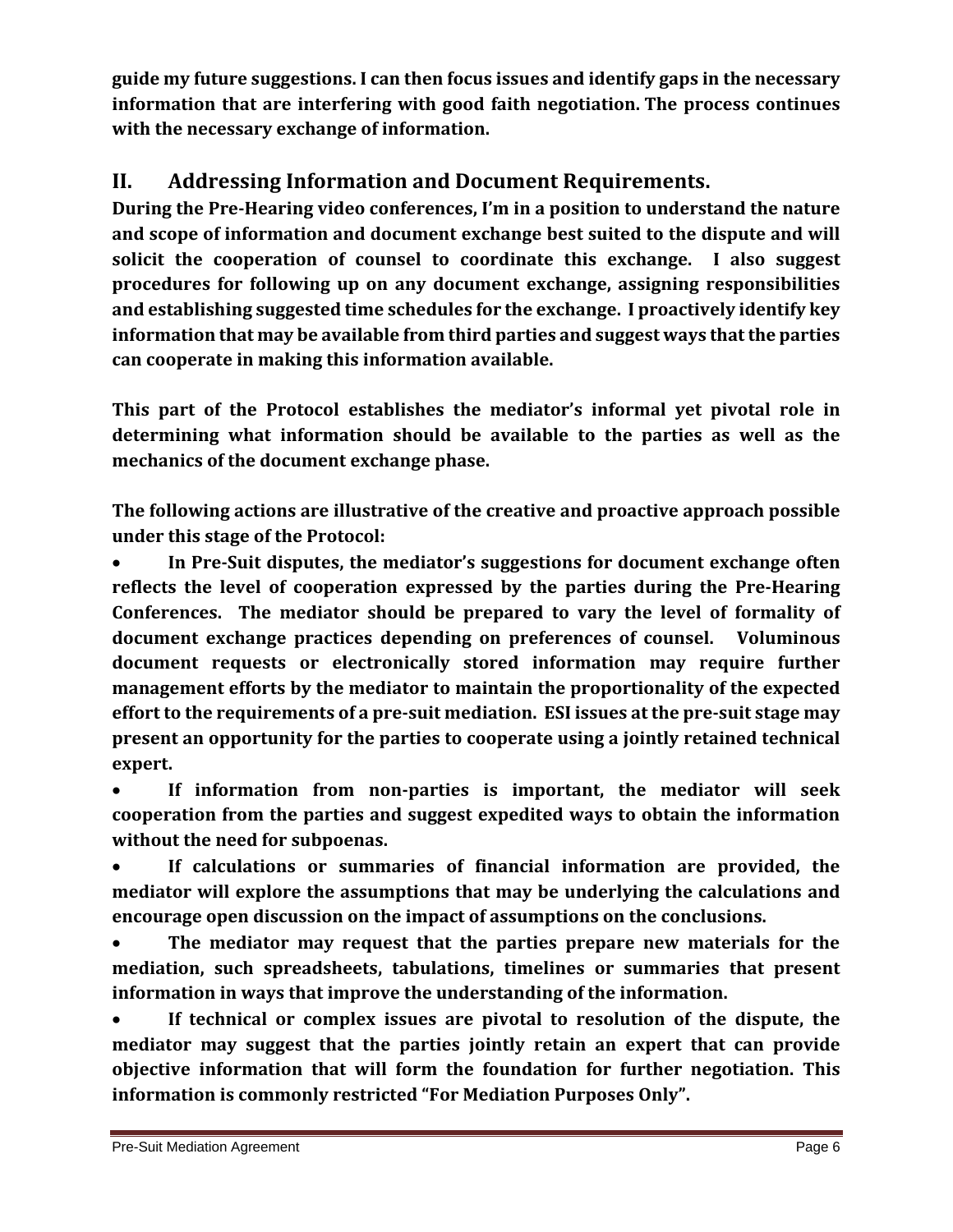• **If a party has already retained a consultant or expert, the mediator will explore ways that the consultant's contribution can be shared for purpose of improving the other party's understanding of the consultant's work, without undermining the role of the consultant should the dispute not be settled in mediation.**

## **III. Effective Understanding of Each Party's Position**

**As the information and document exchange proceeds, the mediator prepares periodic Summaries highlighting the achievements during document and information exchange, perhaps identifying further information needs, as well as listing the issues that required further effort, again managing the process by suggesting responsibilities and schedules.**

**The mediator will have a sense of the readiness of the parties to engage in negotiation and settlement discussions. In some instances, the mediator feels the stage is set for a productive formal hearing, and the next task is scheduling the formal mediation hearing with the principals and executives.**

**In other cases, positions remain at extremes. The mediator may be aware of these barriers to settlement that require each side to advance their understanding of the other's positions before risking an ill-timed formal hearing.**

**The mediator is prepared to continue with this next stage as a Working Session, which is designed for further information exchange and discussion by video conference among the technical or project staffs for both parties. Depending on the role of counsel, this session may be designed as a counsel only conference.**

**The mediator prepares an Agenda for the Working Session identifying the necessary participants, setting forth the issues to be addressed. The is no pressure to make final decisions, but the parties are encouraged to engage in candid, constructive dialogue. The mediator keeps the Working Session on task, when necessary challenging positions to focus the issues.**

**The following are illustrative suggestions incorporated into the Agenda for the Working Session:**

• **A sample data set representative of the class or type of each claim (such as delay claims, contract extra work, unforeseen conditions, etc.) is provided by one party in advance of the Joint Working Session. Documents, exhibits and supporting materials are included, along with disclosure of all calculations and assumptions. The opposing party analyzed the materials and presented their rebuttal of the conclusions presented in the sample data set at the Joint Working Session. The resulting vigorous technical discussion altered the negotiating positions of the parties.**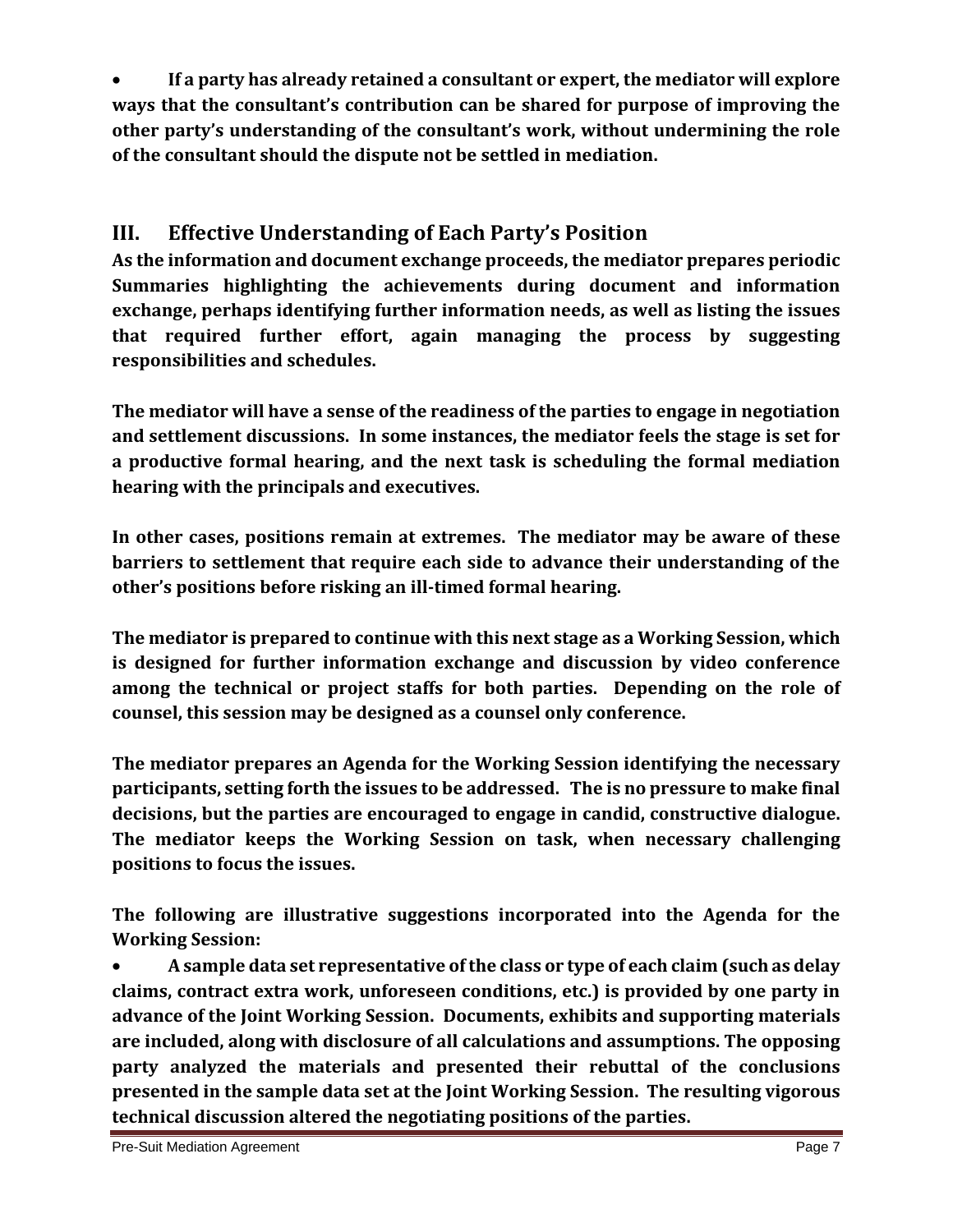• **One party submitted a binder summarizing a number of discrete claims for money damages with narrative explanation supported by relevant documents. Project staff from the opposing party engaged in productive discussions, resulting in establishing dollar brackets for each party's position on each of the separate claims.**

• **One party retained a Consultant to perform a technical analysis on the cause of failure of an assembly line structural assembly. The parties agreed to terms under which the Consultant would participate at the Joint Working Session to explain the method of investigation and analysis which was used "For Mediation Purposes Only".**

• **A Joint Working Session involving a dispute between an owner, architect and a defaulting contractor focused on remediation options, resulting in recommendations on a Scope of Work, quality oversight and conditions for acceptance of work.**

• **The Agenda for the Working Session included arrangements for conference calls with non-parties that had firsthand information and knowledge important to the dispute.**

• **The Agenda included a site visit by the staffs of both parties, immediately followed by the Working Session.**

**The Mediator concludes the session with a Summary, noting progress on settlement of issues. The mediator may recommend adjourning the Working Session if further investigation, analysis or dialogue with the parties is necessary. Otherwise, the next step is the Executive Session.**

**Objective: The underlying assumption in organizing the Working Session is that when parties understand each other's positions, they are forced to accept the complexity of their common factual scenario, which leads to thoughtful assessment of risk, leading to necessary compromise and concludes with a mutually satisfactory resolution to the dispute.**

**The Working Session removes the pressure to make decisions and focuses on what needs to be done to get to the Executive Session. The alternative is to move too quickly to the Executive Session with high expectations, only to discover that there are issues that send the parties back to the drawing board. Returning to a failed Executive Session is always problematic. Consider the Working Session a strategy to preemptively avoid the challenge of a failed Executive Session.**

## **IV Executive Session, Negotiation and Settlement**

**The Executive Session is the formal Mediation Hearing and is reserved tor the executives or other decision makers, who complete the negotiation and compromise having the benefit of the extensive technical interaction from the working Session.**